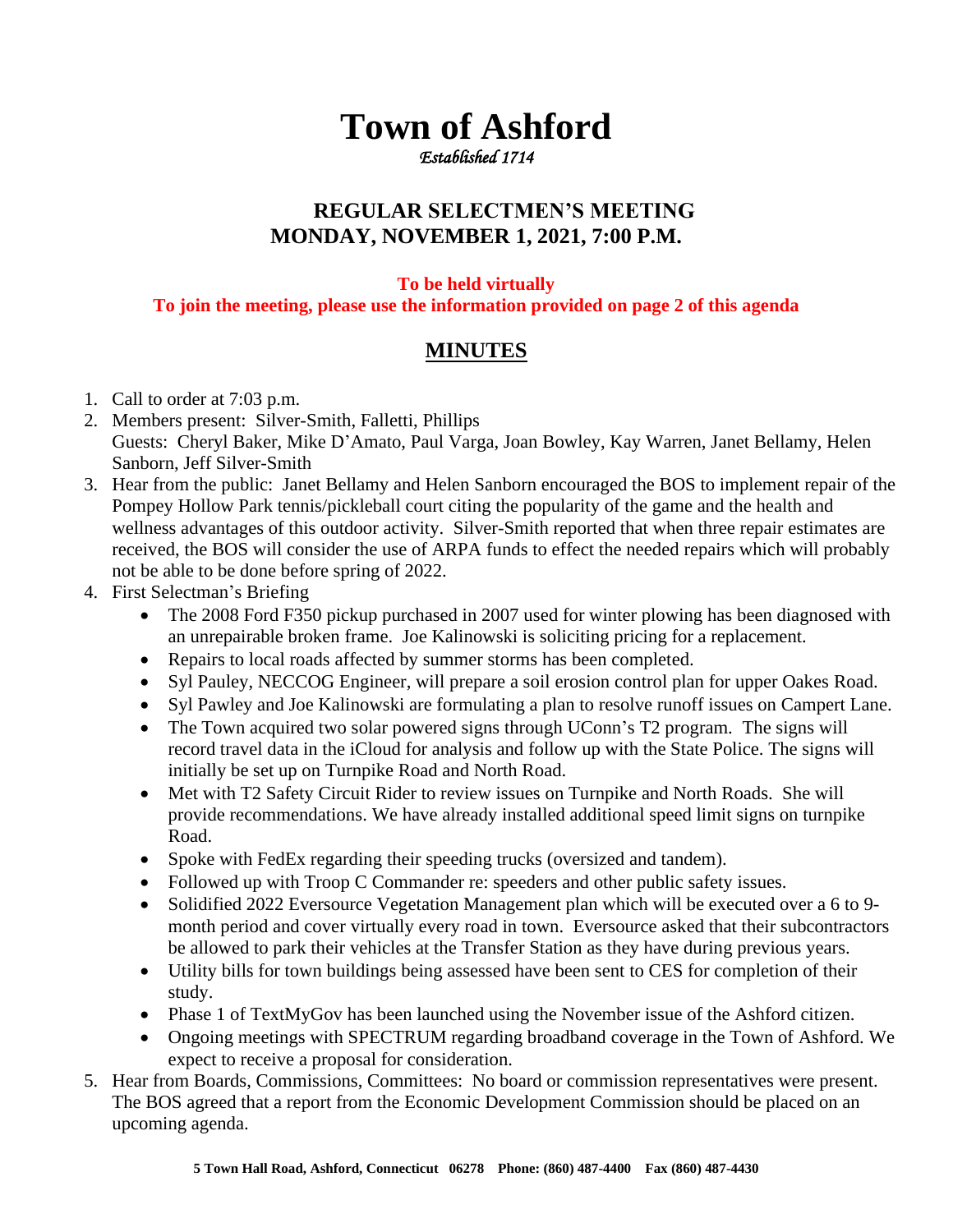- 6. Phillips moved acceptance of minutes of Regular Meeting of 10/4/2021. Silver-Smith seconded the motion which passed. Falletti abstained from the vote as he was not present at the 10/4 meeting.
- 7. Old Business
	- A. Discuss reopening strategies Town facilities update relating to the holding of board and commission meetings: Mike D'Amato gave a brief explanation of how OWL technology works for hybrid meetings. He will attempt to borrow one from the Town of Willington as a test.
	- B. Additional help in the Finance Office: The BOS again discussed this request in relation to the workload the employees in the Finance Office are shouldering including issues with the Tyler Technologies accounting software, keeping the town's website current, providing IT support services. Various existing job descriptions will be reviewed.
	- C. Discuss formation of an advisory committee charged with review of phasing plan for rehabilitation of the Tremko House prepared by Robert Hurd: A charge to the proposed advisory (advisory to the Board of Selectmen) committee will be drafted for review. It was suggested that the committee be composed of a building official, a structural engineer, a member of the Historical Society, a builder and an Ashford taxpayer.
	- D. Review charge to Transfer Station Committee: Falletti moved that the Transfer Station Committee be charged with assessing current Transfer Station operation, devise a protocol to enforce existing regulations and to develop a plan focused on improving operation of the site for recommendation to the Board of Selectmen. Phillips seconded the motion which passed unanimously.
- 8. New Business
	- A. Street lighting: Silver-Smith reported that she is still waiting for estimates from Eversource for streetlighting at the intersection of Route 74 and Upton Road and the intersection of Route 89 and Old Town Road.
	- B. Reappointment of Tax Collector, Linda Gagne, to serve to November, 2025. Falletti moved the reappointment of Linda Gagne to continue in the position of Ashford Tax Collector. Phillips seconded the motion which passed unanimously. The BOS thanked Linda for her many years of dedicated service to the Town of Ashford.
	- C. Review of OSHA inspection findings: Members of the BOS were supplied with a spread sheet summarizing OSHA's findings. Silver-Smith reported that at this time there is no intention of contesting any of the findings.
	- D. Falletti moved approval of Horse Listener's Orchard request for tax abatement citing enabling Connecticut General Statute 12-81m. Phillips seconded the motion which passed unanimously.
	- E. American Rescue Plan: Potentials for project funding
		- ARPA reporting
		- Pickleball court repair quotes are still being solicited
		- Phillips moved that the Board of Selectmen approve a request received from Thames Valley Council for Community Action (TVCCA) for \$1,000 donation to offset cost of "upgrading the Commissary and improve service to our most vulnerable residents." Phillips further moved that this donation be funded under ARPA guidelines. Falletti seconded the motion which passed unanimously.
	- F. Board/Commission/Committee appointments
		- Inland Wetlands & Watercourses. Fill Alternate vacancy created by the resignation of Ken Garee. (Can be D, R, U)
		- Recreation Commission: Fill one Alternate member seats term to expire  $3/31/2025$ .
		- Commission on Aging: Fill vacant seat created by the resignation of Elaine Wilmes-Pandolfo. The term associated with Ms. Wilmes-Pandolfo's seat expires 6/30/2023.
	- G. Falletti moved the following tax refunds citing CGS 12-129: Toyota Lease Trust in the amount of \$275.16, SK Mechanical, LLC in the amount of \$164.51, Union Leasing Trust in the amount of